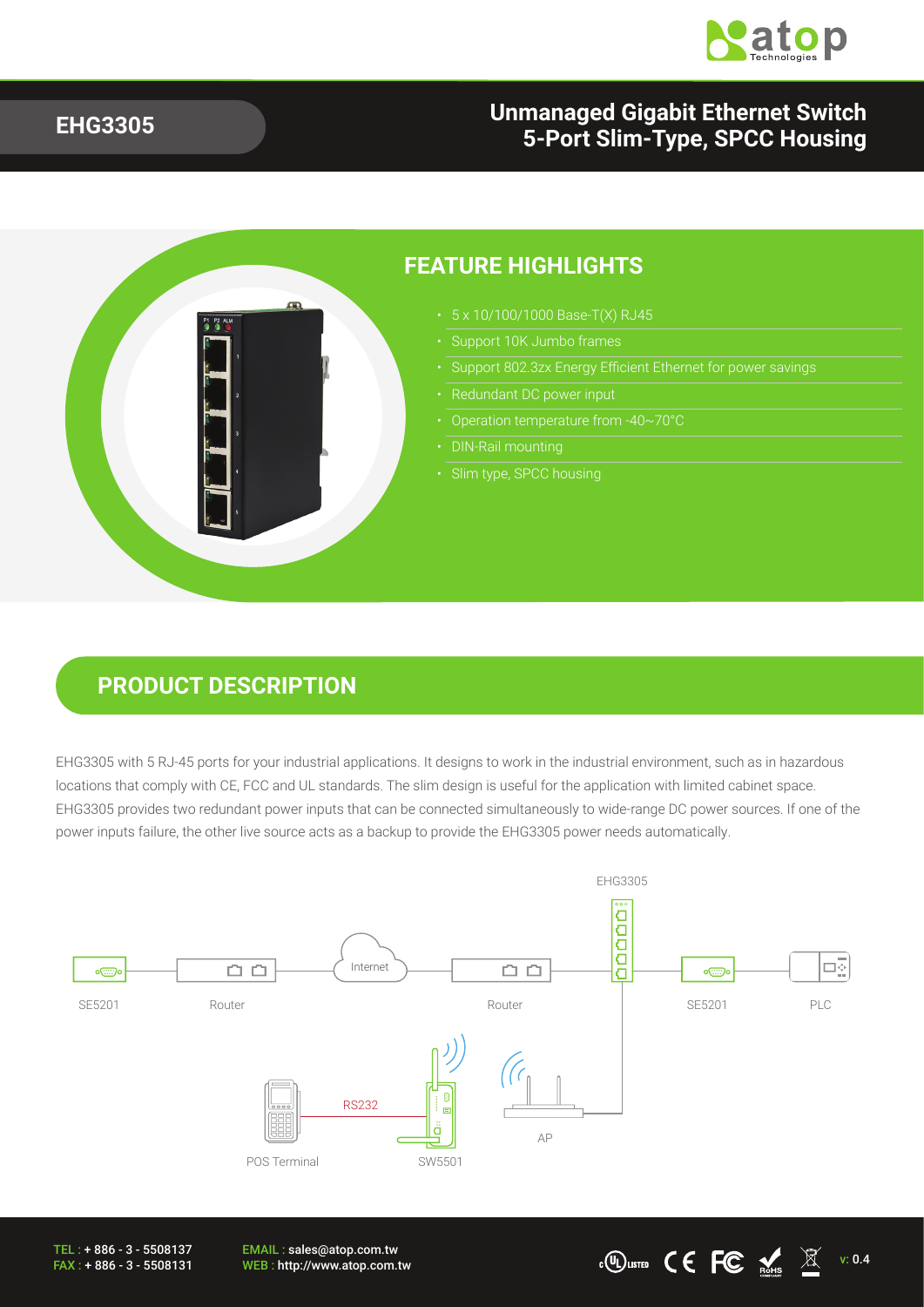

# **SPECIFICATIONS**

| <b>Technical Specifications</b>     |                                                                                                                                                                                                                                                                                       |
|-------------------------------------|---------------------------------------------------------------------------------------------------------------------------------------------------------------------------------------------------------------------------------------------------------------------------------------|
| Model Name                          | EHG3305                                                                                                                                                                                                                                                                               |
| <b>Switch Properties</b>            |                                                                                                                                                                                                                                                                                       |
| Processing Scheme                   | Store-and-Forward                                                                                                                                                                                                                                                                     |
| MAC Table Size                      | 8K                                                                                                                                                                                                                                                                                    |
| Packet Buffer                       | 1Mb                                                                                                                                                                                                                                                                                   |
| Jumbo Frame                         | 10K Bytes                                                                                                                                                                                                                                                                             |
| <b>Ethernet</b>                     |                                                                                                                                                                                                                                                                                       |
| Compliance                          | IEEE 802.3 for 10Base-T<br>IEEE 802.3u for 100Base-T(X)<br>IEEE 802.3ab for 1000Base-T<br>IEEE 802.3z for 1000Base-X<br>IEEE 802.3x for Flow Control, back pressure flow control<br>IEEE 802.1q/p for VLAN Tagging and Class of Service<br>IEEE 802.3az for Energy Efficient Ethernet |
| Auto MDI/MDI-X                      | Yes                                                                                                                                                                                                                                                                                   |
| <b>Power</b>                        |                                                                                                                                                                                                                                                                                       |
| Dual Input Voltage                  | 12 - 48 VDC                                                                                                                                                                                                                                                                           |
| Input Current                       | <b>TBD</b>                                                                                                                                                                                                                                                                            |
| Power Consumption                   | <b>TBD</b>                                                                                                                                                                                                                                                                            |
| Reverse Polarity Protection         | Present                                                                                                                                                                                                                                                                               |
| Connection                          | Lockable 5-pin terminal blocks for power input                                                                                                                                                                                                                                        |
| <b>LED</b>                          |                                                                                                                                                                                                                                                                                       |
| Indicators                          | PWR1, PWR2, Alarm, ALM, LAN                                                                                                                                                                                                                                                           |
| <b>Physical Characteristics</b>     |                                                                                                                                                                                                                                                                                       |
| Housing                             | IP30 protection, SPCC, Black                                                                                                                                                                                                                                                          |
| Dimension ( $W \times H \times D$ ) | Slim type, 23mm x 94mm x 72mm                                                                                                                                                                                                                                                         |
| Weight                              | <b>TBD</b>                                                                                                                                                                                                                                                                            |
| Installation                        | DIN-Rail mounting                                                                                                                                                                                                                                                                     |
| <b>Environmental Limits</b>         |                                                                                                                                                                                                                                                                                       |
| <b>Operating Temperature</b>        | -40 to 70°C (-40°F to 158°F)                                                                                                                                                                                                                                                          |
| Storage Temperature                 | -40 to 85°C (-40°F to 185°F)                                                                                                                                                                                                                                                          |
| Ambient Relative Humidity           | 5 to 95%, 55°C (non-condensing)                                                                                                                                                                                                                                                       |

TEL : + 886 - 3 - 5508137 FAX : + 886 - 3 - 5508131

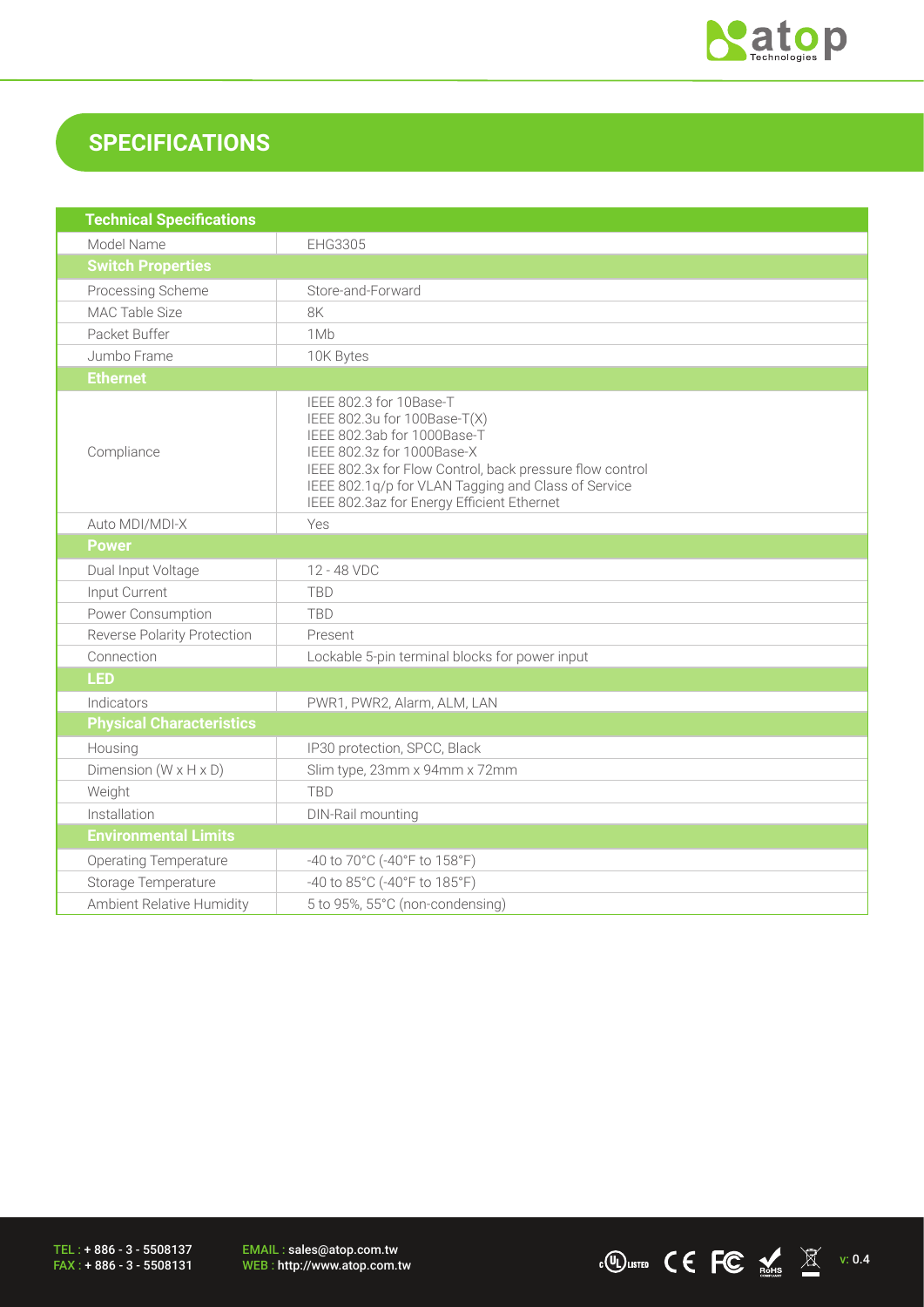

## **REGULATORY APPROVALS**

| <b>Regulatory Approvals</b> |  |                                                                                                            |            |                                                   |                                                                  |              |                        |
|-----------------------------|--|------------------------------------------------------------------------------------------------------------|------------|---------------------------------------------------|------------------------------------------------------------------|--------------|------------------------|
| Safety                      |  | UL/IEC(CB) 61010-2-201                                                                                     |            |                                                   |                                                                  |              |                        |
| FCC(EMI)                    |  | FCC Part 15, Subpart B, Class A                                                                            |            |                                                   |                                                                  |              |                        |
| CE(EMI)                     |  | EN 55032:2015/AC:2016 Class A<br>EN 61000-3-2: 2014<br>EN 61000-3-3: 2013<br>EN 61000-6-4: 2007 + A1: 2011 |            |                                                   |                                                                  |              |                        |
| CE(EMS)                     |  | EN 55024:2010 + A1: 2015<br>EN 61000-6-2:2005 + AC: 2005                                                   |            |                                                   |                                                                  |              |                        |
| <b>Test</b>                 |  | <b>Version</b>                                                                                             |            | <b>Item</b>                                       | <b>Value</b>                                                     | <b>Level</b> | <b>Criterion</b>       |
| IEC 61000-4-2               |  | 2008                                                                                                       | <b>ESD</b> | Contact Discharge<br>Air Discharge                | ±6KV<br>±8KV                                                     | 3<br>3       | B<br>B                 |
| IEC 61000-4-3               |  | 2010                                                                                                       | <b>RS</b>  | 80-1000MHz                                        | 10 (V/m)                                                         | 3            | $\forall$              |
| IEC 61000-4-4               |  | 2012                                                                                                       | EFT.       | DC Power Port<br><b>LAN Port</b>                  | $+2.0$ KV<br>$±2.0$ KV                                           | 3<br>4       | B<br>B                 |
| IEC 61000-4-5               |  | 2014                                                                                                       | Surge      | DC Power Port<br>DC Power Port<br><b>LAN Port</b> | Line-to Line+0.5KV<br>Line-to Earth±0.5KV<br>Line-to Earth+2.0KV | 3<br>3<br>3  | B<br>B<br><sub>B</sub> |
| IEC 61000-4-6               |  | 2013                                                                                                       | CS         | $0.15 - 80$ MHz                                   | 10 Vrms                                                          | 3            | A                      |
| IEC 61000-4-8               |  | 2009                                                                                                       | PFMF       | Enclosure                                         | AC 50Hz 10A/m                                                    | 3            | A                      |
| IEC 61000-4-11              |  | 2004                                                                                                       | DIP        | <b>AC Power Port</b>                              |                                                                  |              |                        |
| Shock                       |  | MIL-STD-810F Method 516.5                                                                                  |            |                                                   |                                                                  |              |                        |
| Drop                        |  | MIL-STD-810F Method 516.5                                                                                  |            |                                                   |                                                                  |              |                        |
| Vibration                   |  | MIL-STD-810F Method 514.5 C-1 & C-2                                                                        |            |                                                   |                                                                  |              |                        |
| Noise Immunity              |  | Simulator noise 500 Vp-p, noise width: 1 µs by noise simulator of 25 to 60 Hz in noise frequency (TBD)     |            |                                                   |                                                                  |              |                        |
| RoHS                        |  | <b>YES</b>                                                                                                 |            |                                                   |                                                                  |              |                        |
| <b>MTBF</b>                 |  | 20 years (TBD)                                                                                             |            |                                                   |                                                                  |              |                        |
| Warranty                    |  | 5 Years                                                                                                    |            |                                                   |                                                                  |              |                        |

## **DIMEMSIONS & LAYOUT**



TEL : + 886 - 3 - 5508137 FAX : + 886 - 3 - 5508131 EMAIL : sales@atop.com.tw<br>WEB : http://www.atop.com.tw